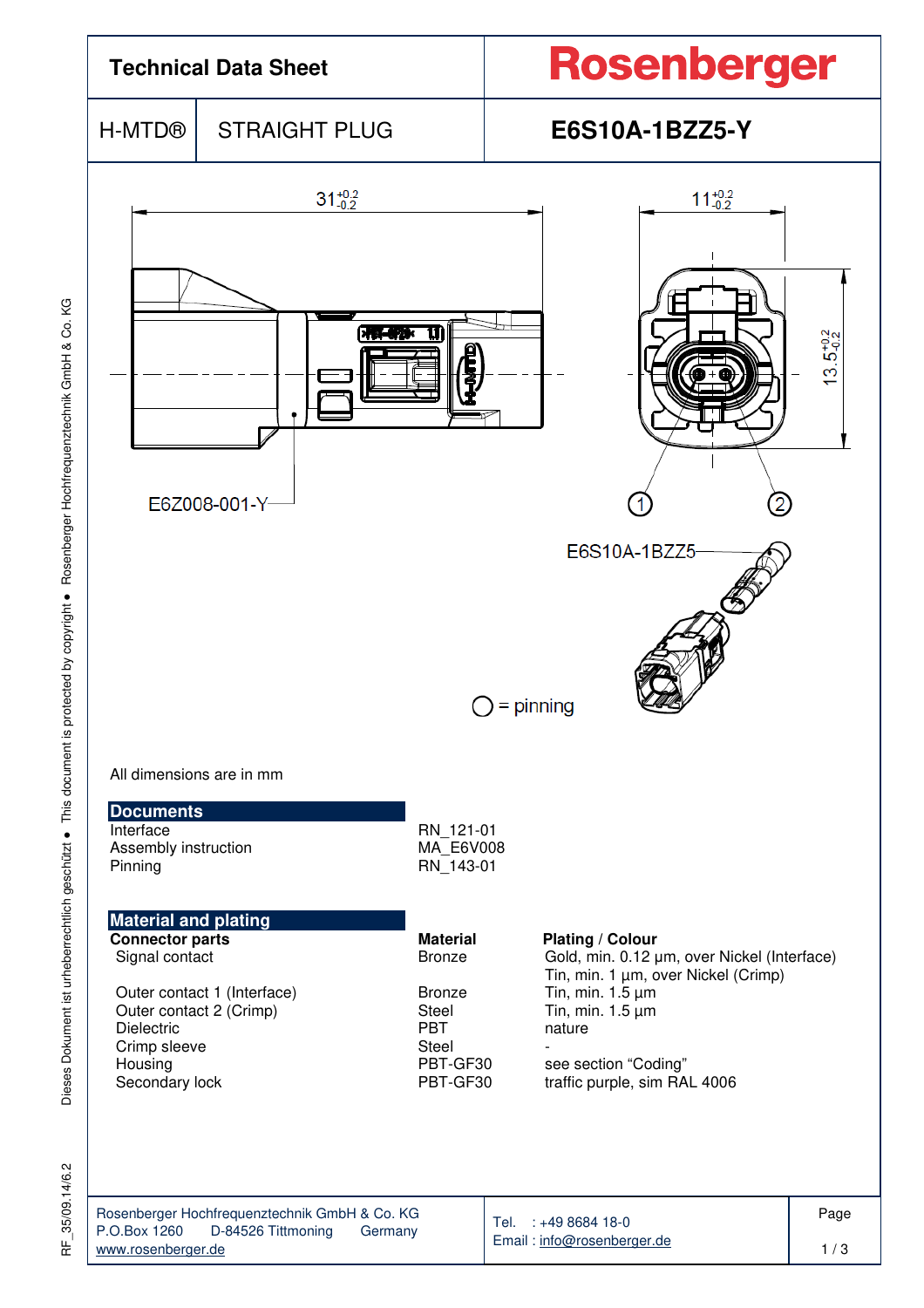## **Technical Data Sheet**

# Rosenberger

## H-MTD® STRAIGHT PLUG **E6S10A-1BZZ5-Y**

| <b>Electrical data</b>    |                                   |
|---------------------------|-----------------------------------|
| Impedance                 | 100 $\Omega$                      |
| Frequency                 | DC to 0.6 GHz                     |
| Return loss               | $\geq$ 30 dB, 0.01 GHz to 0.6 GHz |
| Insulation resistance     | $\geq$ 100 M $\Omega$             |
| Signal contact resistance | $\leq 10$ m $\Omega$              |
| Outer contact resistance  | $\leq$ 7.5 m $\Omega$             |
| Working voltage           | $\leq 60$ V DC                    |
| Power current             | $\leq$ 1.5 A DC                   |

Connector only, electrical data in application depends decisively on cable type

| <b>Mechanical data</b>         |              |
|--------------------------------|--------------|
| Mating cycles                  | min. 25      |
| Engagement force               | $\leq 20$ N  |
| Retention force latch          | $\geq$ 110 N |
| Retention force primary lock   | $\geq 80$ N  |
| Retention force secondary lock | $\geq$ 120 N |
| Coding efficiency              | $\geq$ 150 N |
| Weight                         | 3,91g        |

### **Environmental data**

Temperature range<br>
Thermal shock<br>
Thermal shock<br>
DIN EN 60068-2-1

Thermal shock DIN EN 60068-2-14<br>Humidity DIN EN 60068-2-30 Humidity<br>DIN EN 60068-2-30 @ +40°C<br>DIN EN 60068-2-2 @ +105°C Dry heat Dry heat DIN EN 60068-2-2 @ +105°C<br>Vibration DIN EN 60068-2-64 Vibration DIN EN 60068-2-64<br>Mechanical shock DIN EN 60068-2-27 Mechanical shock DIN EN 60068-2-27<br>RoHS compliant compliant

### **Suitable cables**

Dacar 647-4

Dieses Dokument ist urheberrechtlich geschützt · This document is protected by copyright · Rosenberger Hochfrequenztechnik GmbH & Co. KG Dieses Dokument ist urheberrechtlich geschützt ● This document is protected by copyright ● Rosenberger Hochfrequenztechnik GmbH & Co. KG RF 35/09.14/6.2 RF\_35/09.14/6.2

 $\overline{\phantom{a}}$ 

| Rosenberger Hochfrequenztechnik GmbH & Co. KG |  |         |  |  |  |
|-----------------------------------------------|--|---------|--|--|--|
| D-84526 Tittmoning<br>P.O.Box 1260            |  | Germany |  |  |  |
| www.rosenberger.de                            |  |         |  |  |  |

Tel. : +49 8684 18-0 Email : info@rosenberger.de Page

2 / 3